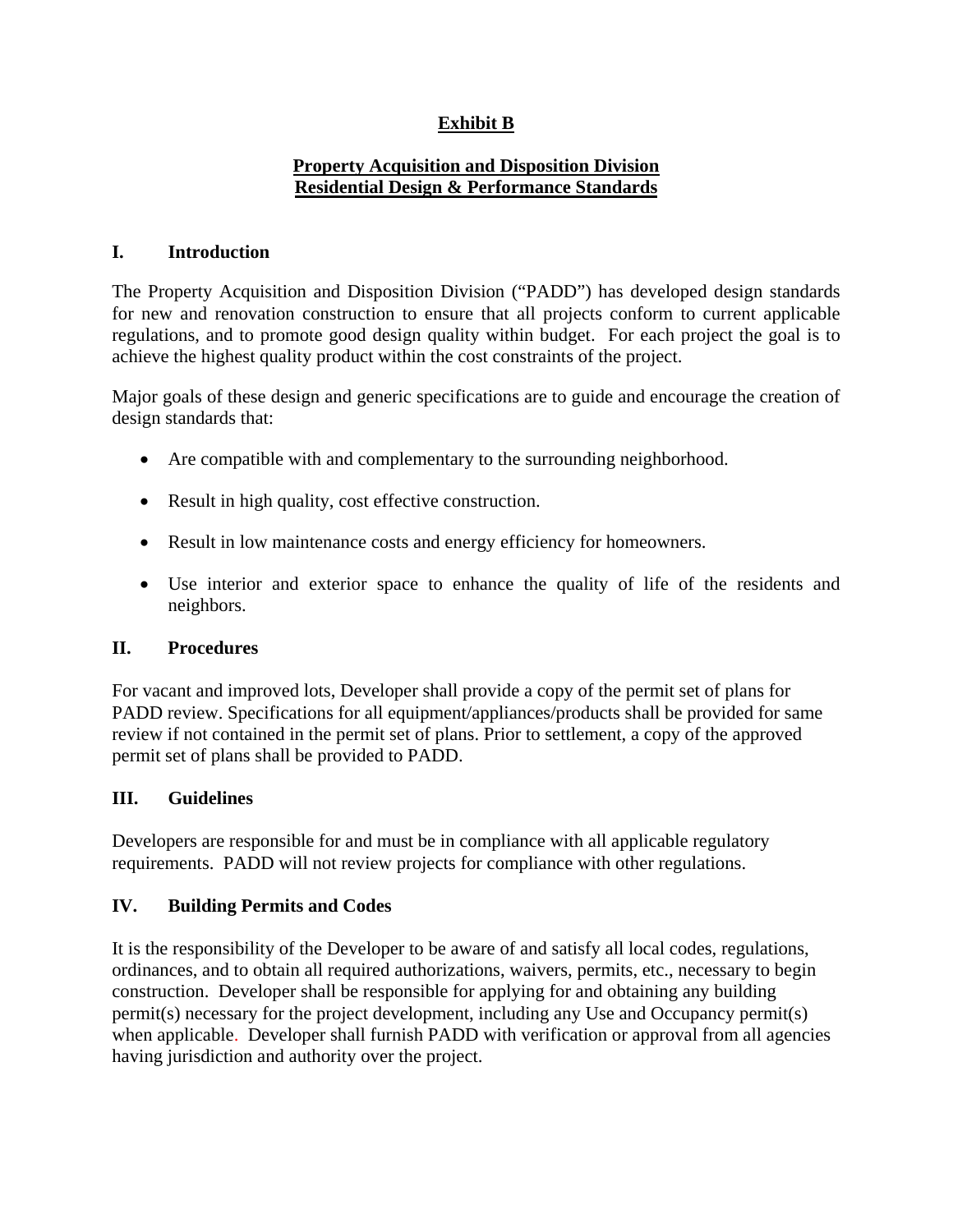## **V. Public Utilities**

For gas, water/sewer, and electrical services, the Developer shall check with the various utility companies and departments to determine where service entrances to the property and building can be best made if additional service is required.

## **VI. General Energy Requirements**

All new buildings should be designed to meet the National Energy Five Star efficiency performance standard of 86, exceeding ASHRAE 90.1 by thirty (30%) percent or local energy codes, whichever is more stringent. Procedures used for this Five Star rating shall comply with National Home Energy Rating Systems guidelines. For additional information and product information/manufacturers meeting Energy Star requirements see contact information below.

- Energy Star Hotline: 1-888-STAR-YES (782-7937)
- Email: info@energystat.gov
- Energy Star Site Map: www.epa.gov/nrgystar/sitemap.html

## **VII. Neighborhood Compatibility**

PADD will review all house designs and site plans for compatibility with the existing neighborhood. Prime areas of review will be the site of the building, building proportions, parking layouts, exterior detail and landscaping.

### **VIII. Construction Site Security**

Developer shall be responsible for all construction site security. Developer shall maintain adequate site security for the properties, at all times, during the development stage through final completion of construction and sale of the properties.

### **IX. Public Sidewalks**

Developer shall maintain, repair and/or replace public sidewalks(s) adjacent to the properties, at all times, during the development stage through final completion of construction and sale of the properties.

### **X. Performance Standards**

Green Building Standards: The District of Columbia is committed to sustainable development practices that maximize energy efficiency and provide healthy living environments. This is particularly true for residents of affordable housing developments who will benefit from lower monthly utility bills and improved health. An integrated design process incorporates sustainability up-front, uses a holistic and total-systems approach to the development process, and promotes good health and livability through the building's life cycle. The performance standards include certain mandatory "green design and construction" practices, including the use of the Green Communities Standards, 2011.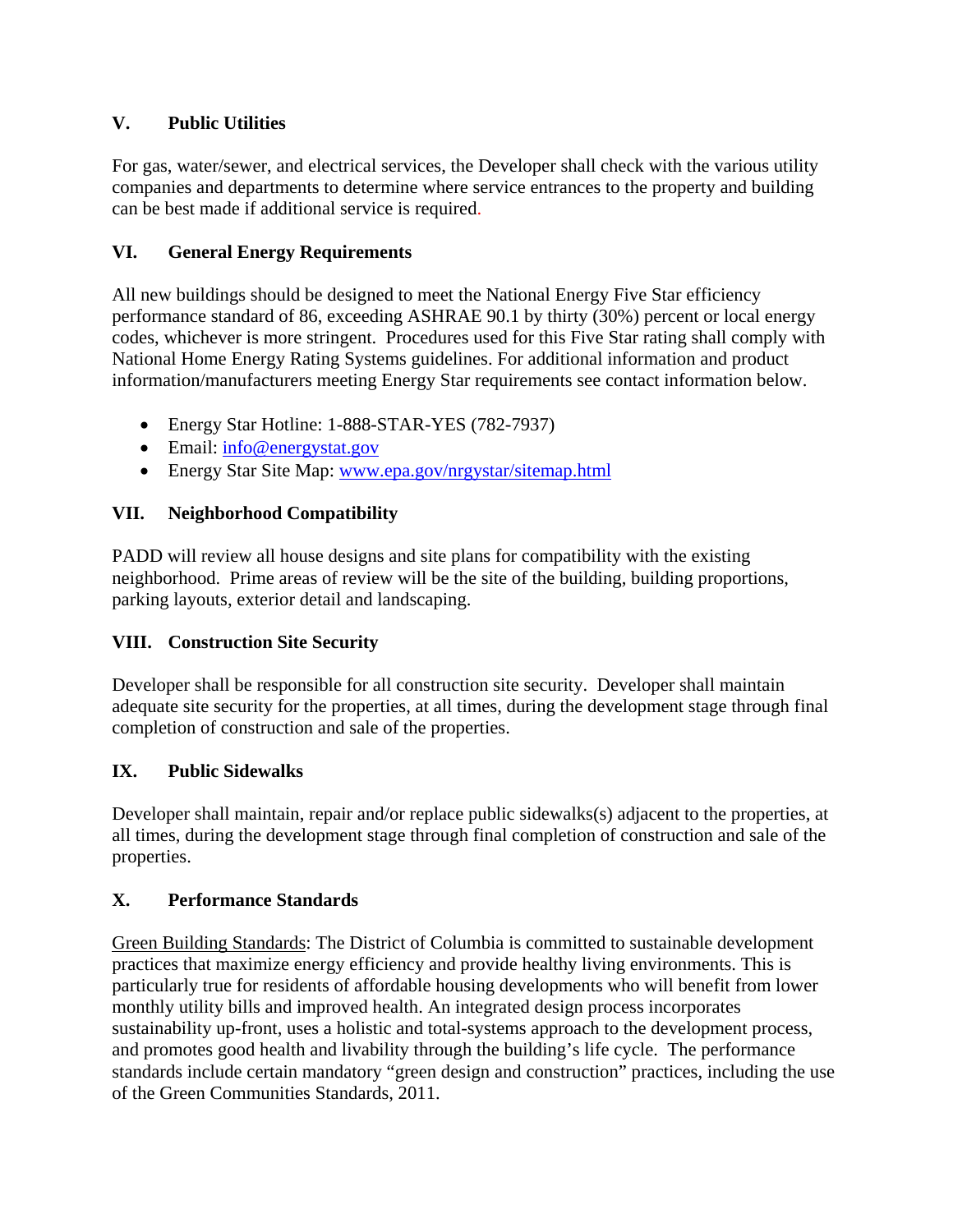Quality Control: All inspections, test and other quality control measures required by the local jurisdiction or the contract documents shall be the responsibility of the Developer. Developer shall provide PADD with copies of any test and/or inspection results.

Warranties: Upon any sale of the properties, Developer shall provide the new owner copies of all warranties for materials and equipment. Developer shall warrant work for three (3) years from the date of sale of the properties. For new homes it is recommended that the Developer provide a homeowner's warranty. The Developer shall provide this information in a Homeowner's Warranty and Maintenance Book that includes the names, addresses, phone number and contact people for all sub-contractors whose work is being warranted.

Insulation: The insulation standard applies to all new construction and in the cases of rehabilitation, those areas where the space was exposed during rehabilitation. Basement insulation shall have an R-19 rating; Roof and attic insulation shall have an R-30 rating; exterior wall insulation shall have an R-21 rating.

Developer shall also provide insulation for exposed cold water pipes and water heater systems.

Roofing: Developer shall provide a twenty (20) year warranty for asphalt shingle roofs and at least a ten (10) year manufacturer's warranty for a built-up asphalt roof.

Exterior Doors: Wood doors must comply with AWI's "Architectural Woodwork Quality Standards Illustrated." All glass-in doors shall be insulated.

Windows: Wood windows must be double-glazed with U-factor of .52 or lower with maximum solar heat gain of .60 or lower. Vinyl windows must be insulated and double-glazed. U-factors and solar heat gain same as wood windows.

Indoor Air Quality: Selected developers shall comply with the following requirements:

Standards can be found at www.greenseal.org/standards/paints.htm

Use of low / no voc paints, adhesives and sealants; all adhesives must comply with Rule 1186 of the South Coast Air Quality Management District and sealants must comply with the regulation 8, rule 51, of the Bay Area Air Quality Management District.

- Installation of Green Label Certified Floor Coverings.
- Ventilation system must provide a minimum of 15 cubic feet per minute of fresh air per occupant.
- Installation of carbon monoxide detectors.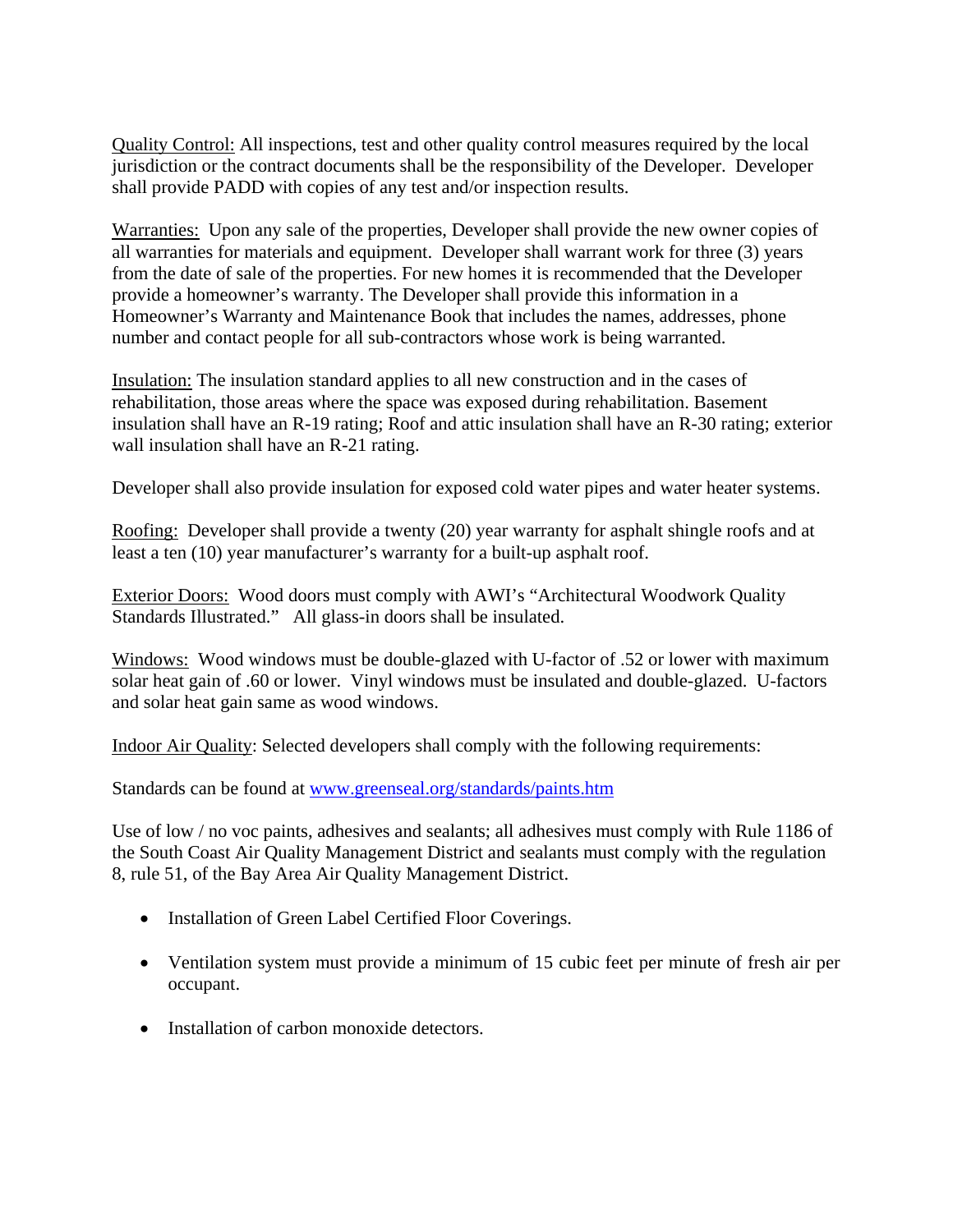- Installation of Energy Star-labeled bathroom exhaust fans, with access to an exterior exhaust system and equipped with a humidity sensor or timer, or have continuous operation.
- Installation of Energy Star-labeled kitchen power vented exhaust fans or range hoods with access to an exterior exhaust system.
- Installation of clothes dryer exhaust with direct exterior exhaust system.
- Developer shall use lead-safe work practices during any renovation, remodeling, painting and demolition for all properties built prior to 1978.

Appliances: Developer shall equip all units with Energy Star rated appliances, with a design score of at least 86. Developer shall equip each affordable dwelling unit with the following new appliances: a range (gas or electric); frost-free refrigerator/freezer; range hood (vented or nonvented); garbage disposal. Optional equipment: dishwasher, washer/dryer, trash compactor.

Sump Pumps: Recommended. If not provided, Developer shall provide a detailed explanation.

Water Heaters: Developers shall use tankless hot water heaters or install conventional water heaters in rooms with drains or catch pans piped to the exterior of the dwelling and with nonwater sensitive floor coverings. Gas or electric fired 40-gallon "energy saver" water heater with a minimum 5 year warranty and energy factor of .92 or better.

Plumbing Fixtures: Install water-conversation fixtures with the following specifications for all new and replacement plumbing fixtures:

- Toilets: 1.6 GPF (gallons per flush or better)
- Showerheads: 2.0 GPM (gallons per minute) or better
- Kitchen Faucets 2.0 GPM or better
- Bathroom Faucets: 2.0 GPM or better

Use of Low Impact Development methods such as rain gardens, rain barrels, pervious paving, green roofs, etc

Furnaces: Minimum 90 AFUE or greater, central air minimum efficiency level of 12 SEER.

Electrical: Provide minimum 100 amps, single-phase 110/220 volt, 3-wire electrical service with 100amp, 20-breaker panel.

Smoke Detectors: As per code with battery back up. Developers to adopt the following green building or high performance standards:

Lighting: Install Energy-Star-labeled lighting fixtures or Energy Start Advanced Lighting Package in all interior units, and use Energy Start or high efficiency commercial grade fixtures in all commercial areas and outdoors. Developer shall also install daylight sensors or timers on all